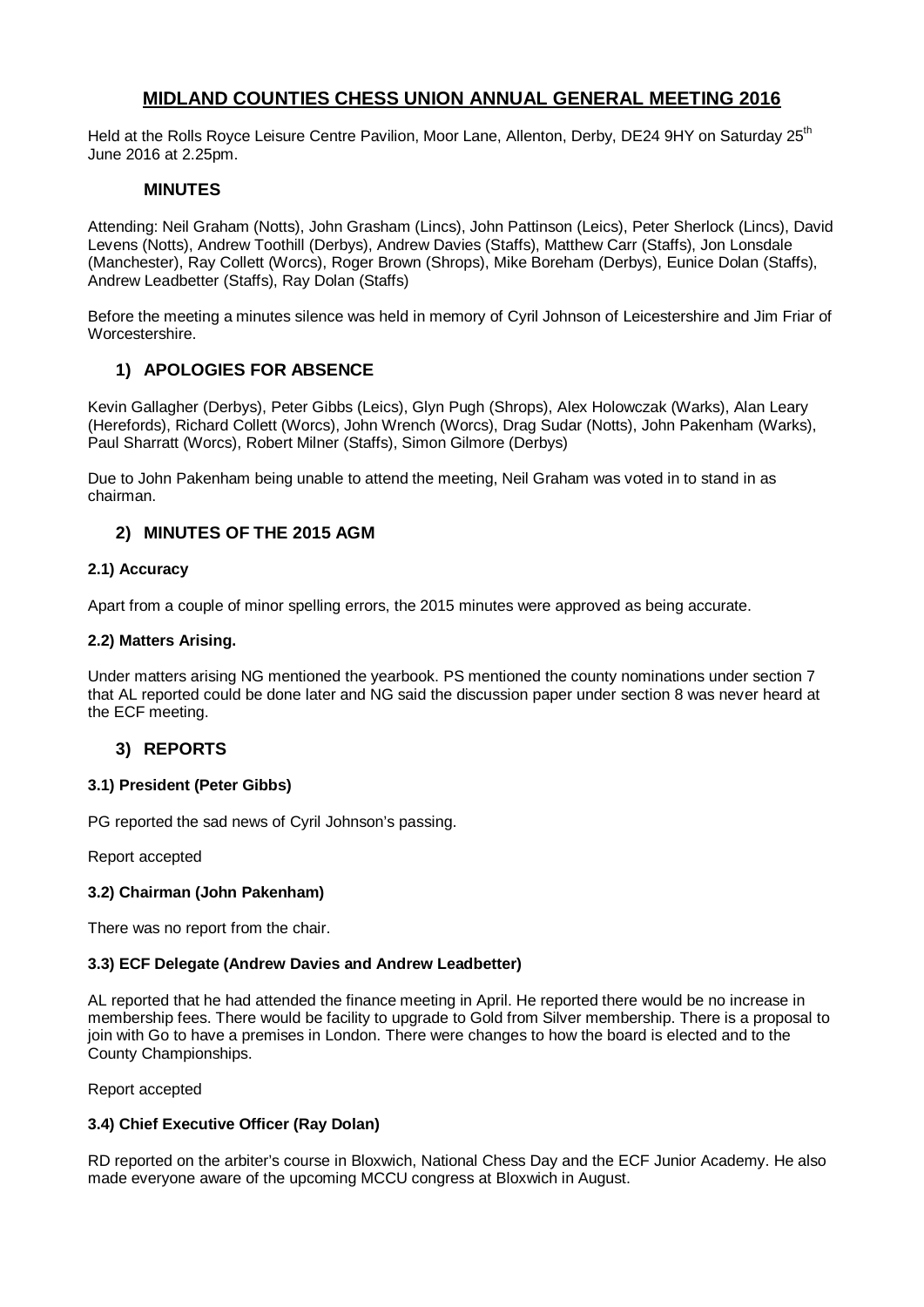#### Report accepted

### **3.5) Secretary (John Grasham)**

JG reported that the 2016 yearbook had not been published.

Report accepted.

### **3.6) Finance Director (Andrew Leadbetter)**

AL reported that there were no major items of expenditure because the MCCU Congress did not fall in the last financial year. He also reported an issue with Santander not crediting cheques but this had now been resolved. He clarified that CJ stood for Cyril Johnson and reported that the accounts had not yet been audited. RC asked if Congress entries could be paid for online. AL said this was possible. RB said that Shropshire already do this.

AL reported that the accounts had not yet been audited and the accounts were approved subject to being audited.

Report accepted

#### **3.7) Director of Junior Chess (David Levens)**

DL added to his report that there were now academies for chess around the country and the accredited coach title was meaningless. AD reported that ECF was developing a coaching scheme to develop skills and asked how we encourage more individuals. RC asked if we have any indemnity insurance or a designated Child Protection Officer as we have junior players at the congress. AL reported that we do not but it would be looked into and put in place by the MCCU Congress in August.

Report accepted

### **3.8) Grading Director (Peter Sherlock)**

PS reported that he had submitted all the MCCU preliminary stage results for grading. He noted there was another decrease in activity from last year. He said that some players were still not members of the ECF and their names were available from him on request. JL asked the process for invoicing for game fees. PS explained that the ECF invoices the MCCU then the MCCU invoices the individual counties. It is up to the county how they will collect this money.

Report accepted

#### **3.9) Controller of Inter Counties Teams' Competitions (Peter Sherlock)**

PS reported the details of the sections in qualifying. NG said that Staffordshire defaulted their match in the open section at a cost of £100 to both the county and the MCCU. AL said that Staffordshire would be liable for all fines incurred by this.

Report accepted

#### **3.10) Public Relations Director (Ray Collett)**

RC provided a combined report for Public Relations Director and Webmaster. He said he was willing to continue with the role that he was doing at the minute but unwilling to take on any new responsibility such as an online payments system for the MCCU Congress.

Report accepted

### **3.11) Webmaster (Ray Collett)**

Report accepted

### **3.12) Non Executive Directors (Matthew Carr and Drag Sudar)**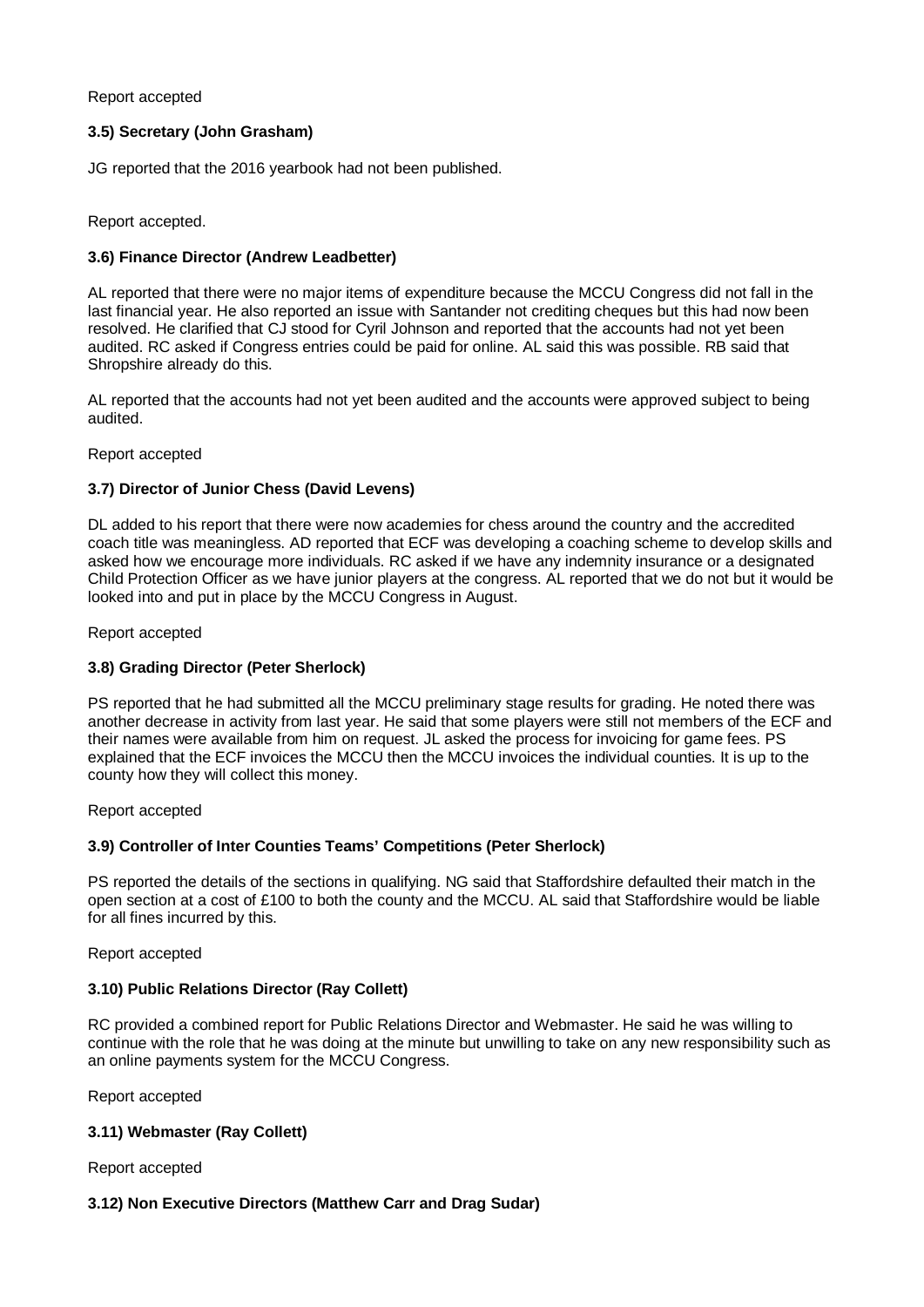Both Non Executive Directors told the meeting they had nothing to report.

## **4) ELECTIONS**

| 4.1) President                       | Peter Gibbs           | Re-elected unopposed                   |
|--------------------------------------|-----------------------|----------------------------------------|
| 4.2) Chairman                        | John Pakenham         | Re-elected unopposed                   |
| 4.3) Chief Executive Officer         | Ray Dolan             | Re-elected unopposed                   |
| 4.4) Secretary                       | John Grasham          | Re-elected unopposed                   |
| 4.5) Finance Director                |                       | Andrew Leadbetter Re-elected unopposed |
| 4.6) Director for Junior Chess       | Contested             |                                        |
| 4.7) Grading Director                | <b>Peter Sherlock</b> | Re-elected unopposed                   |
| 4.8) Events Director                 | Ray Dolan             | Elected unopposed                      |
| 4.9) Public Relations Director       | <b>Ray Collett</b>    | Re-elected unopposed                   |
| 4.10) Webmaster                      | Ray Collett           | Re-elected unopposed                   |
| 4.11) ECF Delegate                   |                       | Andrew Leadbetter Elected unopposed    |
| 4.12) Non Executives (Max. 2)        | <b>Matthew Carr</b>   | Re-elected unopposed                   |
|                                      | Eunice Dolan          | Elected unopposed                      |
| 4.13) County Championship Controller | Peter Sherlock        | Elected unopposed                      |
| 4.14) Correspondence Director        | Ray Dolan             | Elected unopposed                      |

#### **4.6) Director of Junior Chess**

David Levens was nominated by John Pattinson and seconded by Andrew Toothill. Andrew Davies was nominated by Andrew Leadbetter and seconded by Matthew Carr. On a vote by members present, Andrew Davies was elected Director of Junior Chess by 7 votes to 6.

RD was asked whether the same person could hold two different directorships. This has happened in the past and there was nothing in the constitution to prevent this.

### **5) APPOINTMENT OF THE AUDITOR**

R. V. H. Butters was re-appointed.

## **6) LEVY FOR 2016-2017 (ANDREW LEADBETTER)**

The levy was kept at £7 per point for the following year. This was accepted without the need for further discussion from delegates.

RC proposed that the union is insured using the ECF policy for indemnity insurance to be in place before the MCCU Congress. This was passed unanimously. AL said the MCCU does not need trophy insurance. JP said a child protection officer needs to be elected. RC said in junior only events directors can appoint a safeguarding officer. RD said that safeguarding courses would be paid for by the MCCU. RC proposed that the MCCU adopts the ECF safeguarding procedures and code of conduct. This was carried unanimously.

## **7) REVISION OF COUNTY CHAMPIONSHIP RULES**

The full details on the proposed changes can be found under AGM Reports

- 7.1) Derbyshire proposal: To have white on odd boards for away teams. Proposal rejected by 12 votes to 1.
- 7.2) Nottinghamshire proposal: Qualification for a player to be in line with the ECF rulings full stop. Proposal passed unanimously.
- 7.3) Nottinghamshire proposal: Default time is one hour after the start of play not time due for play to start. Proposal passed by 12 votes to 1.
- 7.4) Nottinghamshire proposal: Neutral arbiters may be present for playoffs instead of shall be present. Proposal passed unanimously.
- 7.5) Nottinghamshire proposal: Changing financial penalties when defaults occur on the day. JP suggested may rather than shall. NG said fines should be collected at the end of the season. RC
	- proposed that notice of defaults should be made in advance via email with the controller cced in. Proposal for fines to counties: Carried unanimously.